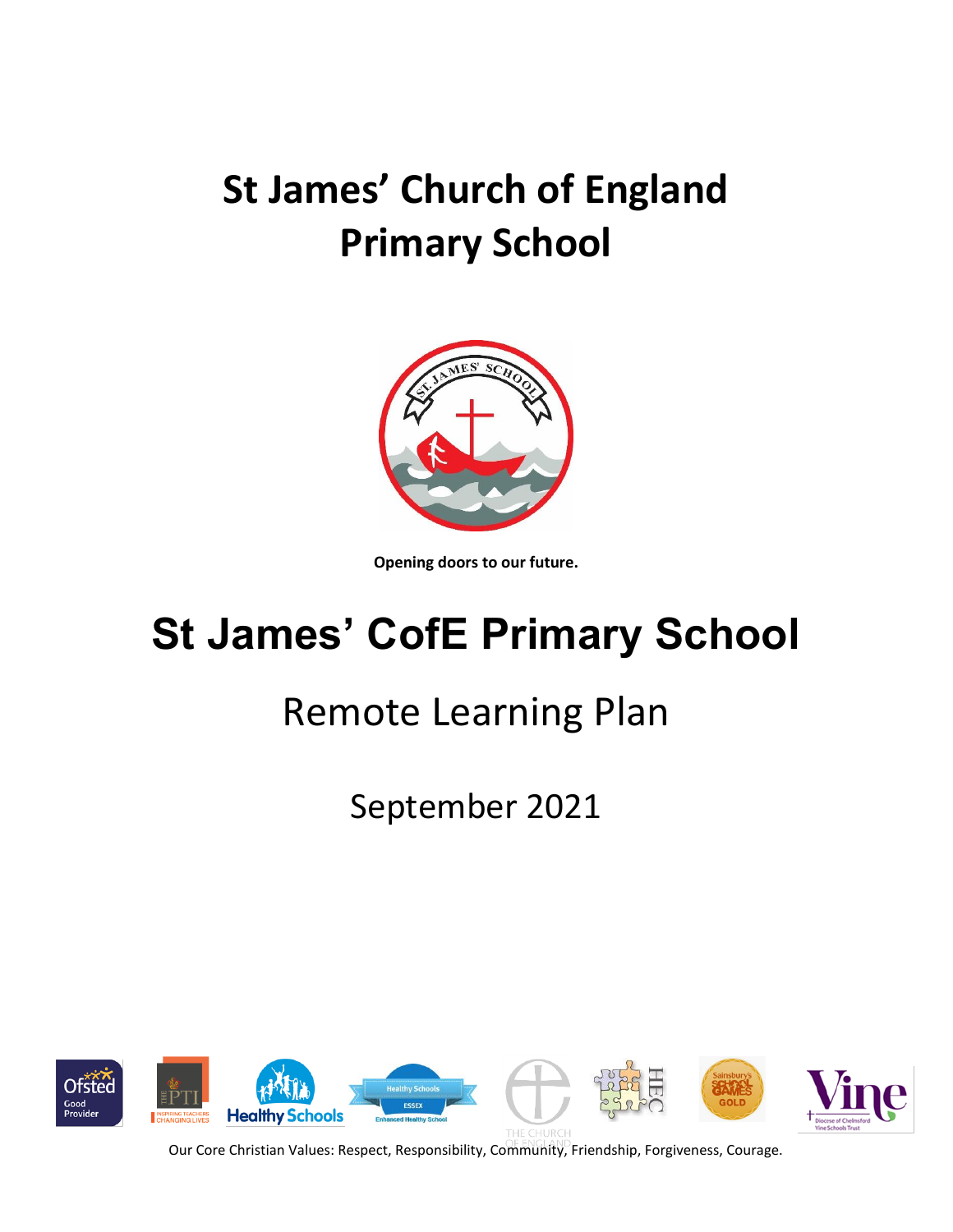### *REMOTE EDUCATION PROVISION: INFORMATION FOR PARENTS*

This information is intended to provide clarity and transparency to pupils and parents or carers about what to expect from remote education where national or local restrictions require entire cohorts (or bubbles) to remain at home.

For details of what to expect where individual pupils are self-isolating, please see the final section of this page.

#### *The remote curriculum: what is taught to pupils at home*

A pupil's first day or two of being educated remotely might look different from our standard approach, while we take all necessary actions to prepare for a longer period of remote teaching.

#### *What should my child expect from immediate remote education in the first day or two of pupils being sent home?*

All parents will be sent information regarding remote education provision and how this will look. Within this, there will be suggested learning for the initial day(s), including ways to prepare your child for home learning e.g.

- Setting up a space for your child to work in. Gather any resources that you may need for home learning (notify the school if there is anything needed).
- Agree the routine and expectations of home learning in your house. Maybe make a timetable, add in breaks, exercise and agree on timings. These need to fit around your home routine.

The school will:

- All parents will receive a letter from their teachers detailing the arrangements for home learning on the school website.
- Pupils will be provided with exercise books and resources to support home learning. Teachers will post timetables and assignments on the Virtual School area of the Pupil's Year Group Page, on the school website.<https://stjamescofeprimaryschool.co.uk/>
- Links for further resources will be made available in the Virtual School on each Year Group Page, for home learning programmes - Bug Club, Numbots, Purple Mash, Times Table Rock Stars etc.
- All classes have a class email for parents to communicate with their class teacher. Parents can send in work or ask questions if required.
- If parents require paper copies of work, they should email their class's email, and they will be made available for collection from the Office.

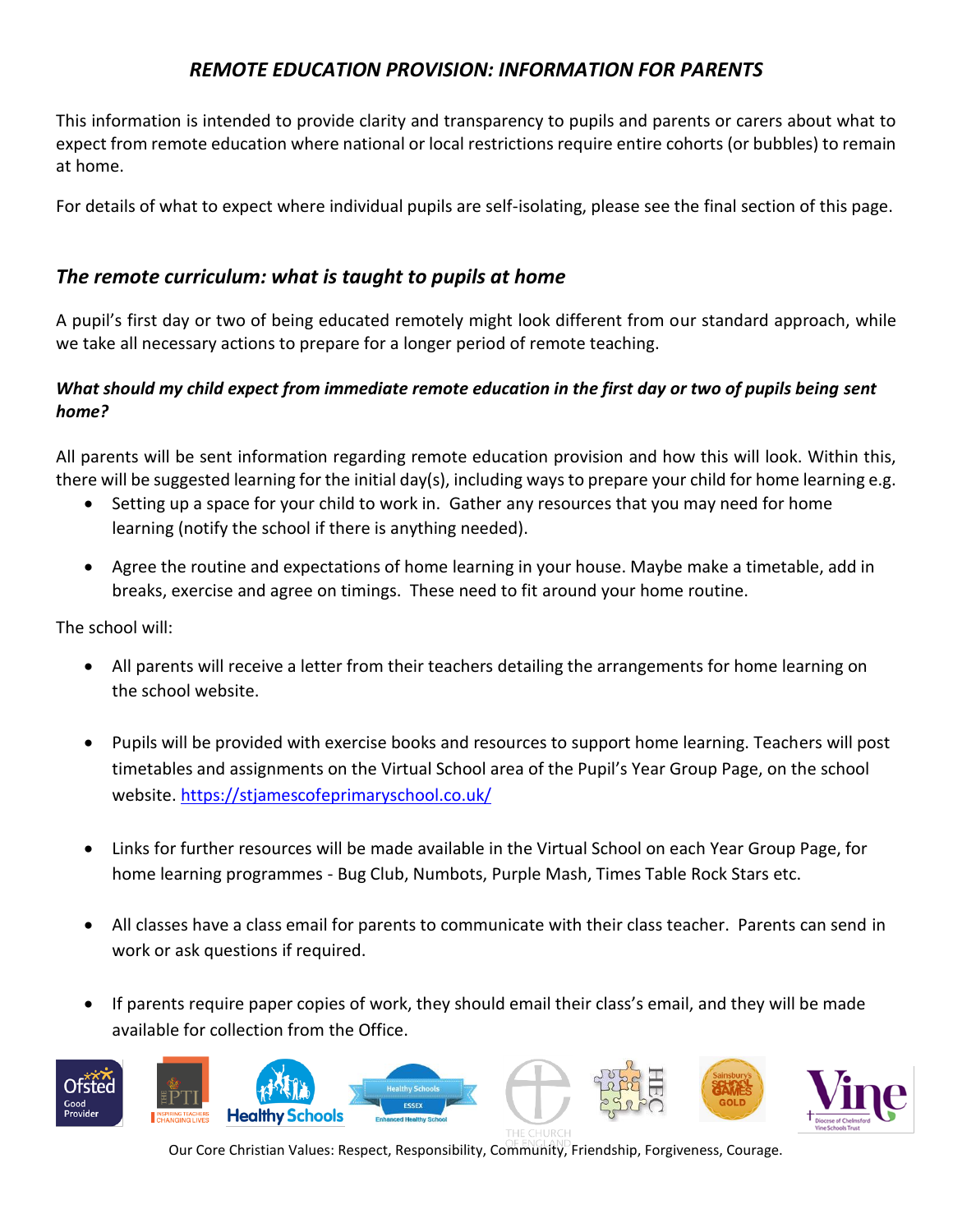### *Following the first few days of remote education, will my child be taught broadly the same curriculum as they would if they were in school?*

At St James' CofE Primary School, we teach the same curriculum remotely as we do in school wherever possible and appropriate.

- $\triangleright$  teach a planned and well-sequenced curriculum so that knowledge and skills are built incrementally, with a good level of clarity about what is intended to be taught and practised
- $\triangleright$  use a curriculum sequence that allows access to high-quality online resources
- $\triangleright$  give access to high quality remote education resources
- ➢ online tools that will be consistently used across the school in order to allow interaction, assessment and feedback
- $\triangleright$  set work so that pupils have meaningful and ambitious learning activities each day in a number of different subjects

# *Remote teaching and study time each day*

#### *How long can I expect work set by the school to take my child each day?*

We expect that remote education (including remote teaching and independent work) will take pupils broadly the following number of hours each day:

| Reception | A Phonics session (20 minutes)<br>$\bullet$ |
|-----------|---------------------------------------------|
|           | A Maths/Understanding the World session (20 |
|           | minutes)                                    |
|           | Reading (10 minutes)                        |
|           | Spelling (10 minutes)                       |
|           | Fine Motor Skills (10 minutes)<br>$\bullet$ |
|           | Physical activity (10 minutes)              |
|           | Small World Play across the week            |

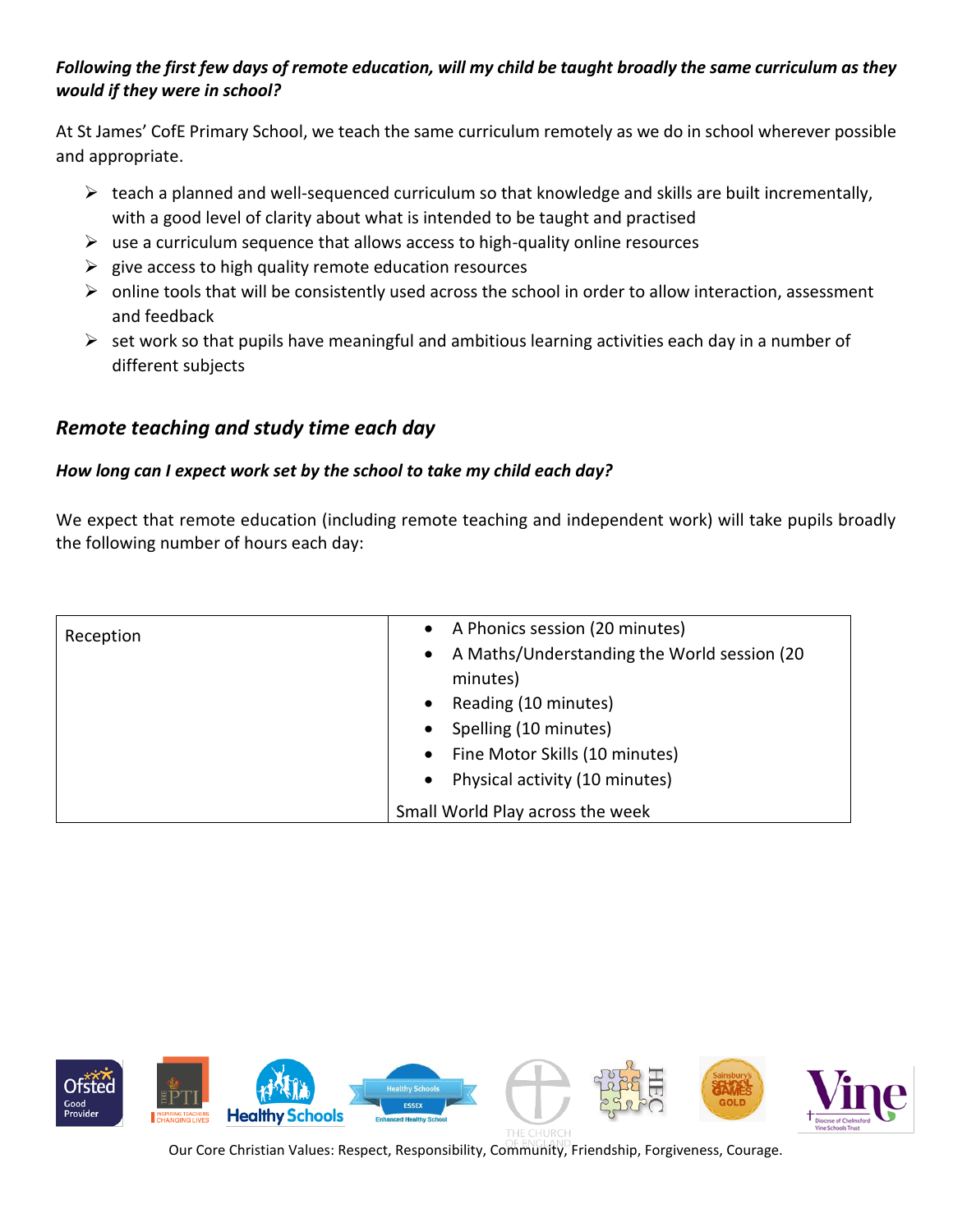| Key Stage 1 | 3 hours per day                              |
|-------------|----------------------------------------------|
|             | Times Table Rockstars (10 minutes)           |
|             | Reading (10 minutes)                         |
|             | Spelling (10 minutes)                        |
|             | Physical activity (10 minutes)               |
|             | An English session (40-60 minutes)           |
|             | A maths session (40-60 minutes)<br>$\bullet$ |
|             | A non-core subject session (40-60 minutes)   |
| Key Stage 2 | 4 hours per day                              |
|             | Times Table Rockstars (15 minutes)           |
|             | Reading (15 minutes)                         |
|             | Spelling (15 minutes)                        |
|             | Physical activity (15 minutes)               |
|             | An English session (60 minutes)              |
|             | A maths session (60 minutes)                 |
|             | A non-core subject session (60 minutes)      |

#### *Accessing remote education*

#### *How will my child access any online remote education you are providing?*

All home learning is accessible through the school's website <https://stjamescofeprimaryschool.co.uk/> via the virtual school on each child's year group page.

Timetables, activities, resources and links to platforms can all be found here. Modes of delivery:

- Times Table Rock Stars a carefully sequenced programme of daily times tables practice. Each week concentrates on a different times table, with a recommended consolidation week for rehearsing the tables that have recently been practised every third week or so.
- Bug club combines printed books with interactive eBooks on a unique learning platform, providing a firm foundation for phonics and supporting deeper comprehension strategies.
- Numbots understanding, recall and fluency in mental addition and subtraction
- Phonics play interactive phonics games
- Oak Academy online classroom
- Pre-recorded clips from the class teachers
- Zoom  $-$  two sessions per week for years 1-6

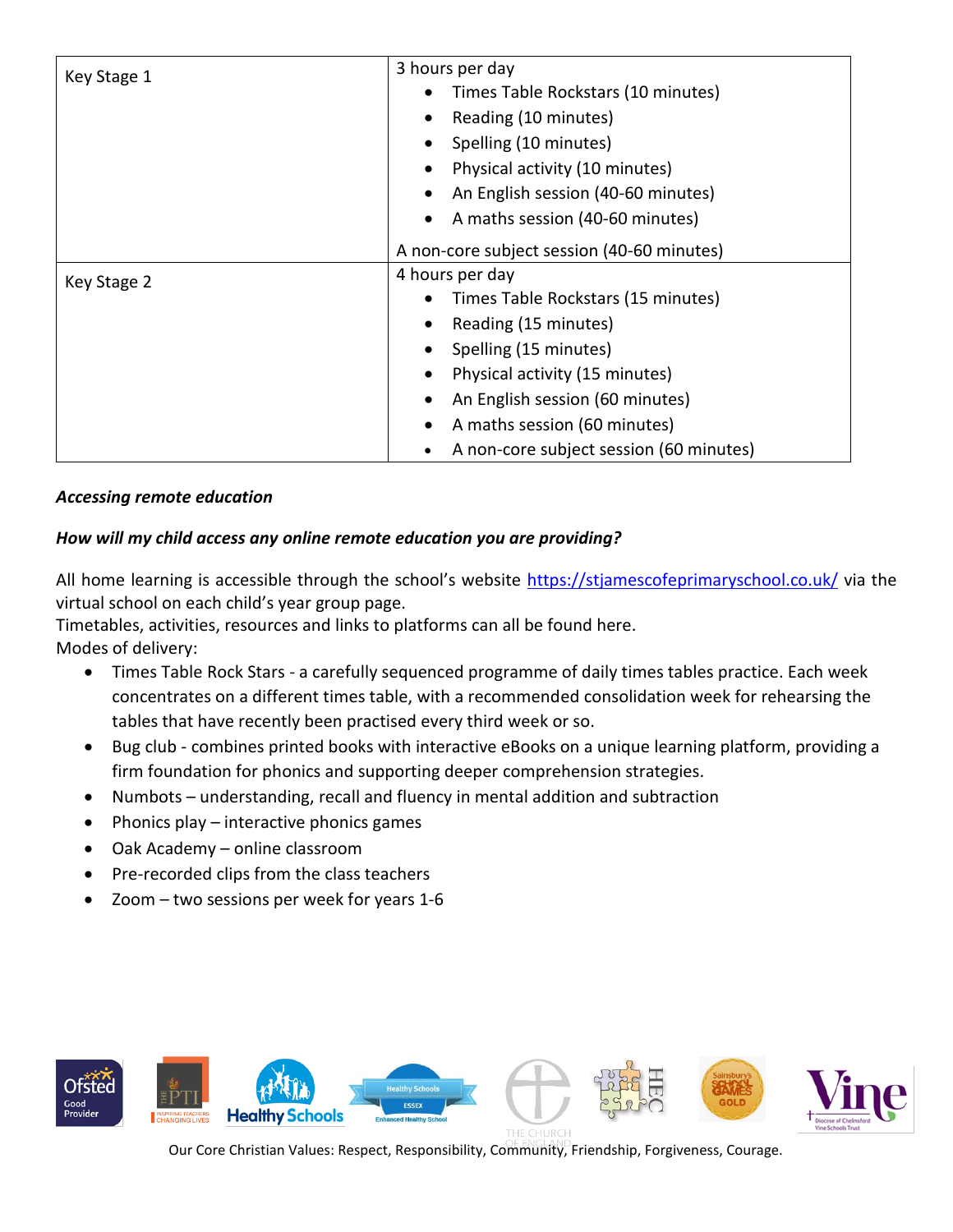### *If my child does not have digital or online access at home, how will you support them to access remote education?*

We recognise that some pupils may not have suitable online access at home. We take the following approaches to support those pupils to access remote education:

- Lending laptops to pupils where we have these available. These are DfE laptops, that are set up specifically for the pupil they are loaned to. The pupil must have access to their Office email account to use the device for security. Any pupil that is finding it difficult to access online learning due to a lack of device, we encourage them to either notify their class teacher when they call, email the class email address, phone the school on 01279 432459 or email the school [admin.harlow@dcvst.org](mailto:admin.harlow@dcvst.org) to request a device loan. We will endeavour to supply as many laptops as we are able. Parents will be asked to sign our device loan agreement outlining responsibilities.
- Lending devices that enable an internet connection (routers/dongles) where we have these available. Dongles that we have to loan are again provided by the DfE. Parents are encouraged to use the same approach to notify the school if they do not have internet access or if they have limited internet access.
- We will support parents where possible to access WIFI in order to enable learning online.
- Providing printed materials if pupils do not have online access these will be delivered to pupils or can be collected from the school office (pre-arrangements to be made with the school – following the process above) and only on the proviso that the school are unable to help with online access. Arrangements are to be made with the class teacher regarding submitting work and receiving feedback – at least weekly.
- SEND pupils will be supported through a mixture of online and printed materials where appropriate.
- Extra reading books or exercise books can be picked up at the school if necessary.

#### *How will my child be taught remotely?*

We use a combination of the following approaches to teach pupils remotely: Early Years:

- All parents will receive a letter from their teachers detailing the arrangements for home learning on the school website.
- pupils will be given a time table and activities to complete within the virtual school for their year group.
- teachers will provide a short clip or clips of recorded teaching, to support their learning
- most activities will link to a theme and may involve an audio book children can listen to initially to then complete linked activities
- teachers will record short lessons / audios where appropriate primarily linked to phonics and reading
- Phonics play, Bug Club, BBC bitesize, Numbots are all used to support EY home learning approach

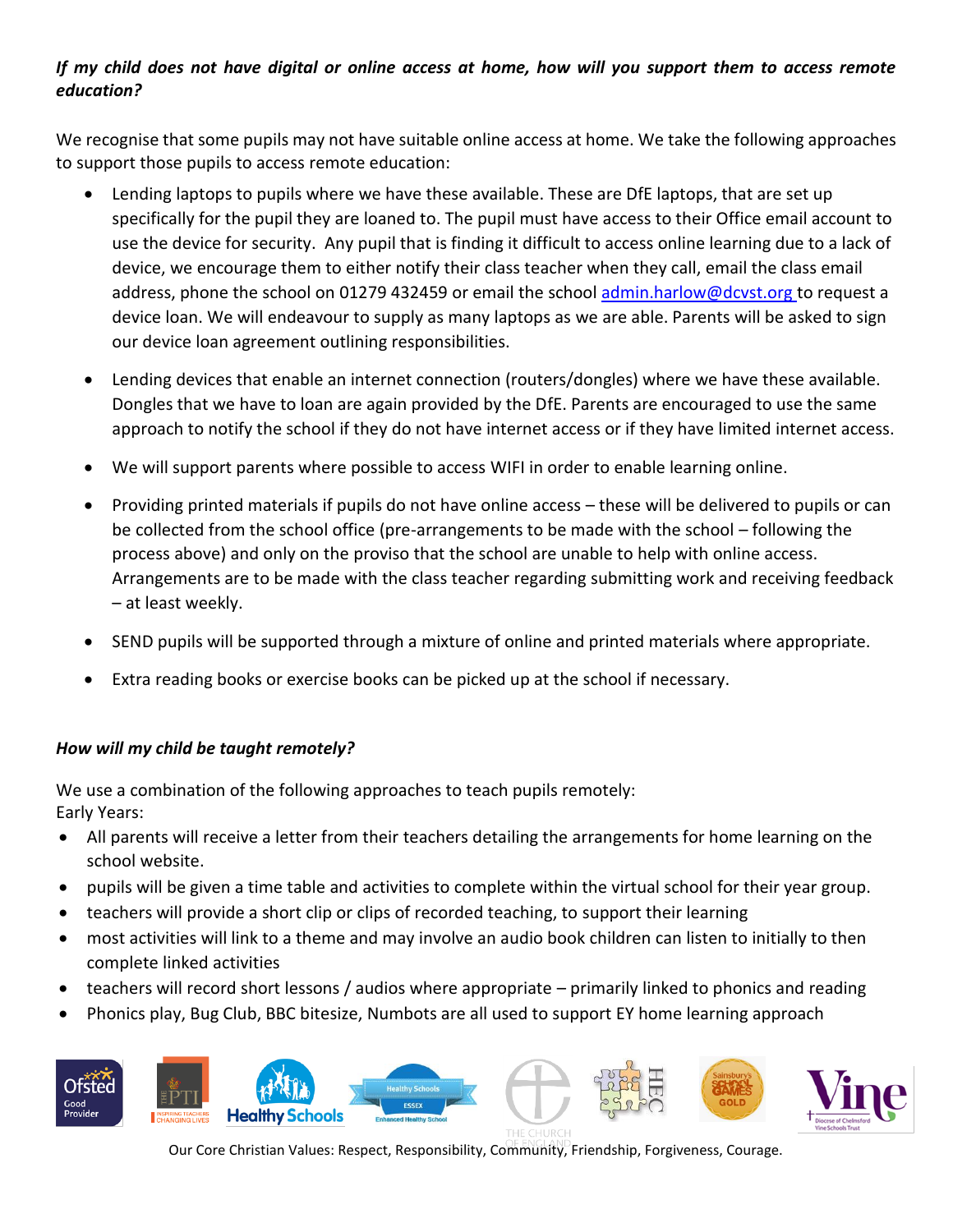$\triangleright$  Each pupil will have their own login details for the home learning sites linked on the website, these were given at the start of the academic year. If there are any problems gaining access, the parent is to email the class teacher using the class email address OR, if unable to email, call the school office on 01279 432459

### **KS1:**

- All parents will receive a letter from their teachers detailing the arrangements for home learning on the school website.
- pupils will be given a time table and activities to complete within the virtual school for their year group.
- Two Zoom sessions per week one will focus on a PSHE aspect of learning and the other a taught lesson (information for these are sent to parents weekly via ParentMail)
- Use of further online resources including Bug Club, Numbots, Phonics Play, Purple Mash and Times Tables Rockstars are all used to support KS1 home learning approach.
- $\triangleright$  Each pupil will have their own login details for the home learning sites linked on the website, these were given at the start of the academic year. If there are any problems gaining access, the parent is to email the class teacher using the class email address OR, if unable to email, call the school office on 01279 432459

#### **KS2:**

- All parents will receive a letter from their teachers detailing the arrangements for home learning on the school website.
- pupils will be given a time table and activities to complete within the virtual school for their year group.
- Two Zoom sessions per week one will focus on a PSHE aspect of learning and the other a taught lesson (information for these are sent to parents weekly via ParentMail)
- Use of further online resources including Bug Club, Numbots, Phonics Play, Purple Mash and Times Tables Rockstars are all used to support KS1 home learning approach.
- $\triangleright$  Each pupil will have their own login details for the home learning sites linked on the website, these were given at the start of the academic year. If there are any problems gaining access, the parent is to email the class teacher using the class email address OR, if unable to email, call the school office on 01279 432459

Whole school:

- teach a planned and well-sequenced curriculum so that knowledge and skills are built incrementally, with a good level of clarity about what is intended to be taught and practised
- use a curriculum sequence that allows access to high-quality online resources
- give access to high quality remote education resources
- select the online tools that will be consistently used across the school in order to allow interaction, assessment and feedback

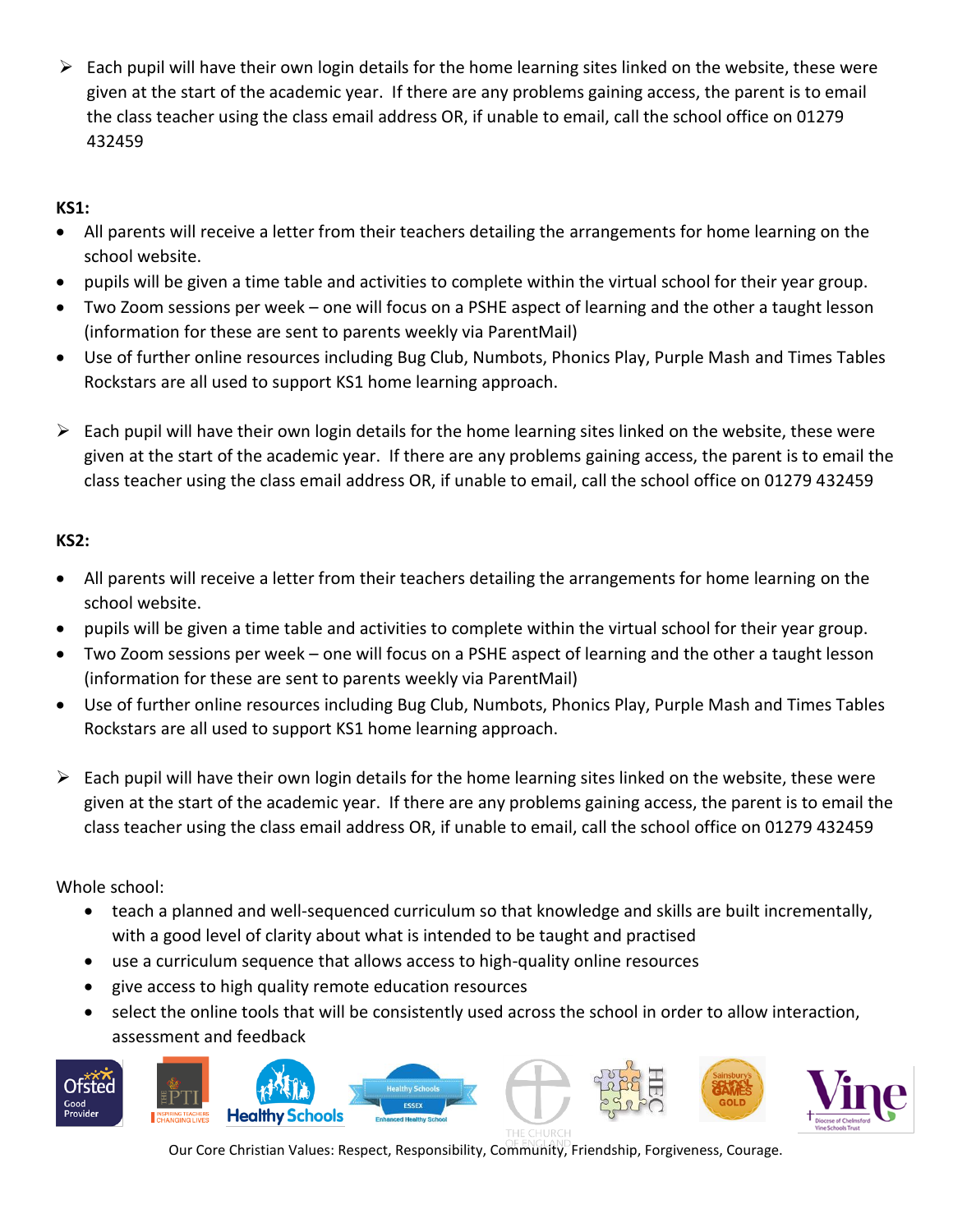- printed resources, such as textbooks and workbooks will be provided if the pupil is unable to access online learning – this is after the school has put all other mitigations in place to support access
- recognise that younger pupils and some children with special educational needs and disabilities (SEND) may not be able to access remote education without adult support and so we work with families to deliver a broad and ambitious curriculum appropriate for the individual child

#### **Rationale**

We have chosen to deliver the majority of our lessons through pre-recorded lessons, so that pupils can stop, rewind and interact with the teacher's recording at their own level. The teachers, who know their children best have planned activities that will meet their classes needs and provide a broad and balanced curriculum for their cohort.

The schools believe that an online 'recorded' teaching platform has many benefits, a high-quality resource, that discounts any safeguarding issues that could arise if teachers were delivering lessons full time via live platforms. This pre-recorded approach allows for the lessons to be available to pupils at all times of the day and therefore families with multiple children and less devices can access this resource when they want to without being held to a time of day.

We have incorporated two Zoom sessions each week for Y1-6, which will allow the children to feel a sense of community and enable them to see their fellow class mates. Each Zoom session has a different focus, however within the week PSHE and a taught session will take place. All invitations and information regarding these are sent each week via ParentMail.

Please ensure you ask the class teacher for advice and support if needed. Teachers can offer suggestions to help with any issues and can talk to children when they call to encourage work. It is vitally important to take time to do other things as a family and to take time for yourself, ensuring good mental health and happy home lives. Do not forget, we are here to help!

#### *Engagement and feedback*

#### *What are your expectations for my child's engagement and the support that we as parents and carers should provide at home?*

Parental support (Appendix 1)

- Have an understanding of the weekly expectations of what your child needs to cover and make a plan for each day to achieve this
- Set up a routine that works for you as a family timings/coverage create a timetable to support if needed
- Plan for breaks
- If something is going well, persist further and see how far the learning takes you follow the succession of lessons

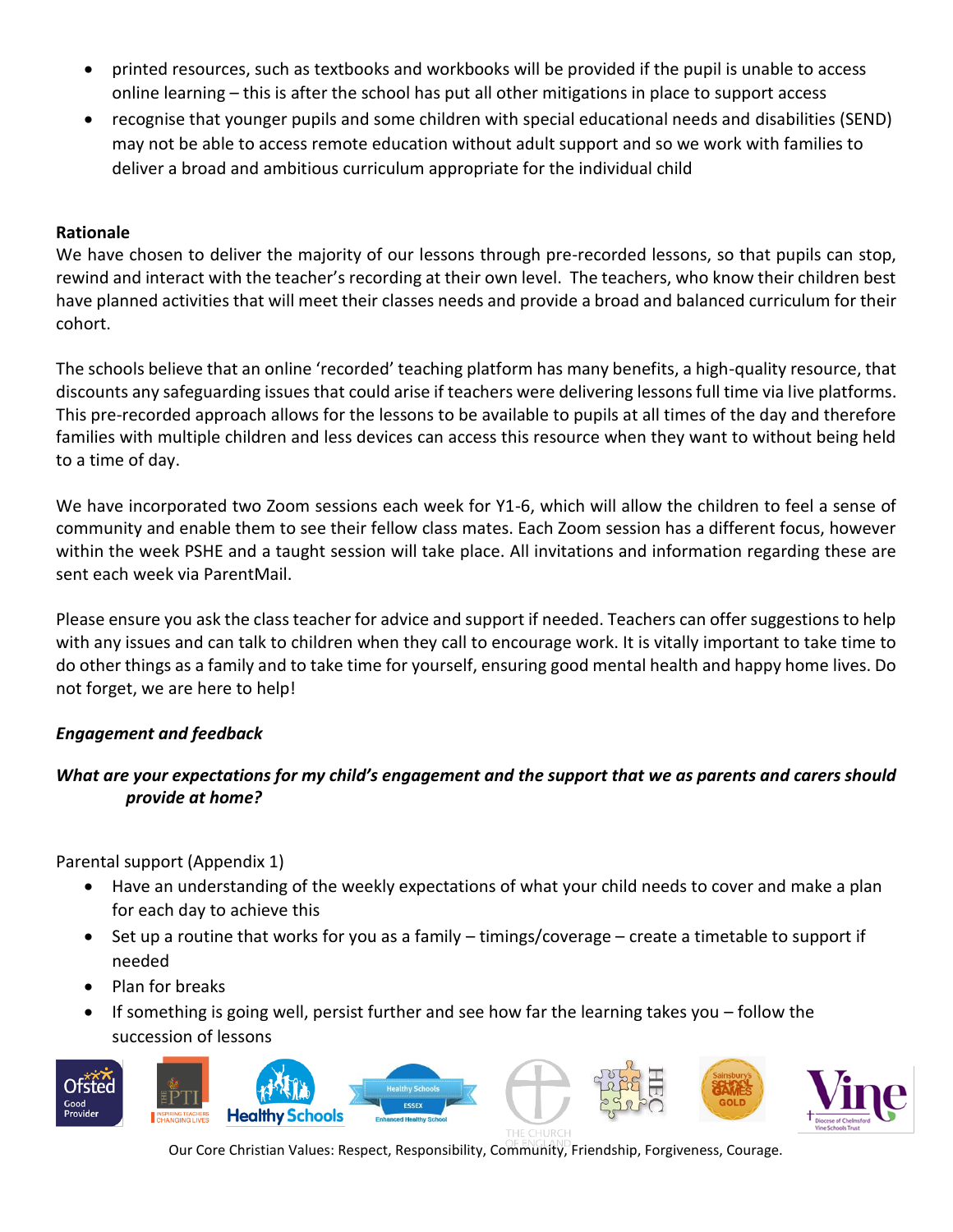- Follow timings set out
- If something is not working, take a break and come back to it
- If the child is able to complete tasks unaided, allow them to
- Don't overwhelm yourself or your child break up the learning into manageable chunks

#### **Fulfilling expectations**

- Pupils are to engage with learning **daily**
- Send in the work that has been covered/completed **twice weekly** this can be the work, photos or videos
- Ask the class teacher, via the class email, any questions about the learning if unsure
- Aim to complete all tasks set by the end of the week

#### *How will you check whether my child is engaging with their work and how will I be informed if there are concerns?*

- We request that work is emailed into the class teacher on a twice weekly basis these emails will be acknowledged and feedback on the learning will be given in accordance with the school's marking policy.
- Attending the two zoom sessions each week register taken and follow up from teachers with parents on their phone calls/emails
- If no emails are received (or work is not handed in for those with paper copies agreed with class teacher/SLT), or your child doesn't attend the zoom, teachers will be following this up through a phone call on Wednesdays of each week to support remote learning and wellbeing. Teachers will request work to be submitted and will support by asking for specific lessons that the pupil may enjoy, and/or ask to see the start of a succession of lessons – putting in further deadlines and expectations.
- Teachers will be completing a remote learning communication log which is submitted to SLT on a weekly basis identifying little or no engagement with home learning – this is where further actions will be identified, including SLT follow up phone calls and home visits if necessary

#### *How will you assess my child's work and progress?*

Feedback can take many forms and will not be extensive written comments for individual children. For example, whole-class feedback or quizzes marked automatically via digital platforms are also valid and effective methods, amongst many others. Our approach to feeding back on pupil work is as follows:

• Teachers will respond to all work produced by pupils in line with the School's Marking Policy.

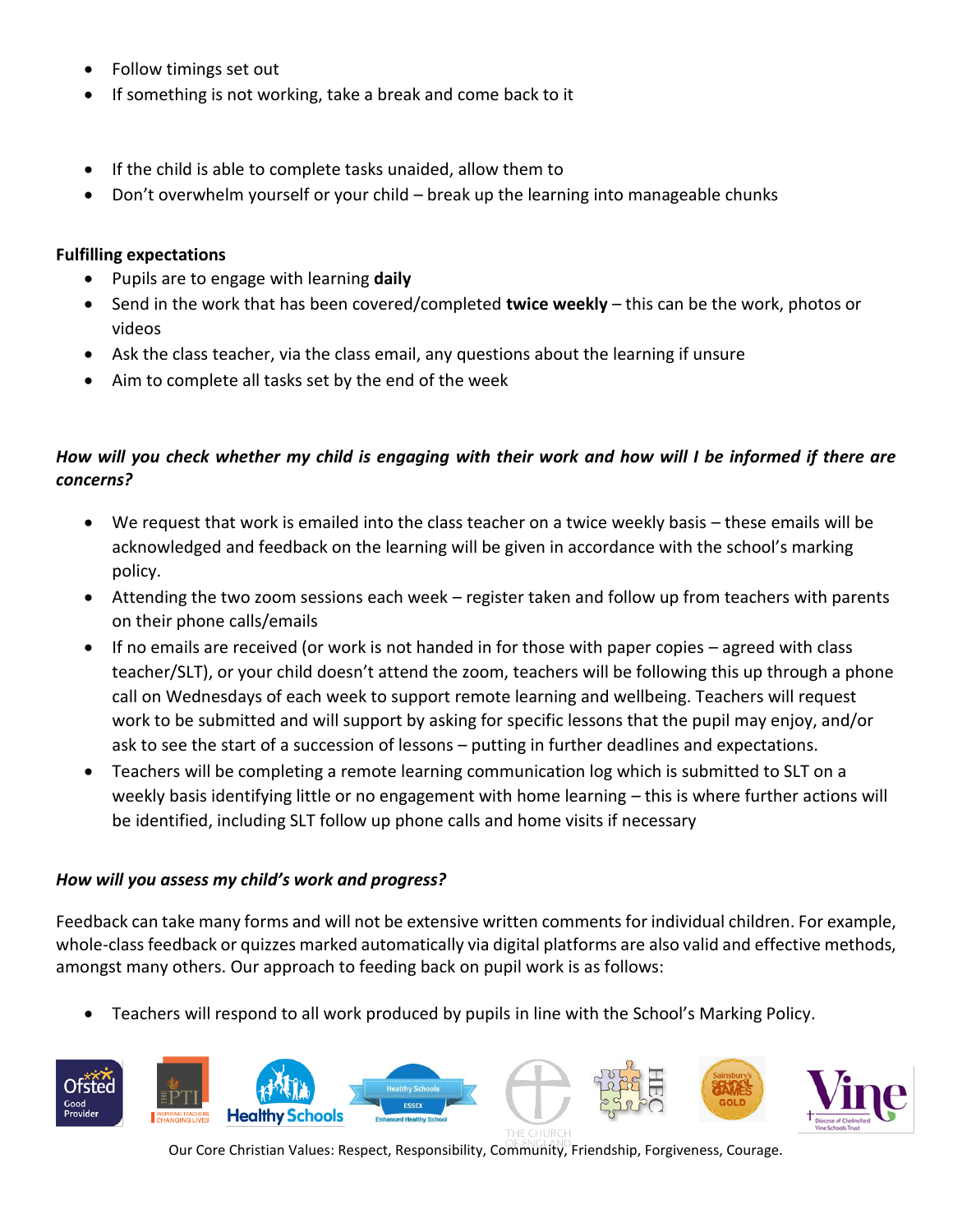• Pupils will receive 2 next step comments per week (one for English and one for Maths) following the school's marking policy after work is submitted by email.

# *Additional support for pupils with particular needs*

#### *How will you work with me to help my child who needs additional support from adults at home to access remote education?*

We recognise that some pupils, for example some pupils with special educational needs and disabilities (SEND), may not be able to access remote education without support from adults at home. We acknowledge the difficulties this may place on families, and we will work with parents and carers to support those pupils in the following ways:

- EHCP pupils invited to attend school
- Personalised learning for pupils with SEND needs
- 'One planning' meetings are still occurring, identifying any further needs with home learning
- SENco and assistant SENco communication with pupils is ongoing, supporting any further needs identified
- EYFS and Year 1 teachers plan their own remote learning PowerPoints including resources to engage learners, ensuring teaching clips are short and tasks that are creative
- Teachers are responding to parents' experiences with the remote learning and adapting where necessary for individual learners and groups

## *Remote education for self-isolating pupils*

Where individual pupils need to self-isolate but the majority of their peer group remains in school, how remote education is provided will likely differ from the approach for whole groups. This is due to the challenges of teaching pupils both at home and in school.

#### *If my child is not in school because they are self-isolating, how will their remote education differ from the approaches described above?*

If your child is well but isolating due to symptoms and is awaiting tests, or having to quarantine after a holiday, the class teachers will upload the activities prepared for in class onto the website.

If your child is physically unwell, then they need to rest as normal and we would not expect them to complete home learning.

If applicable, you should then upload the completed work for the class teacher to give feedback on. However, there will not be any videos for individuals isolating as the teachers will still be teaching in class.